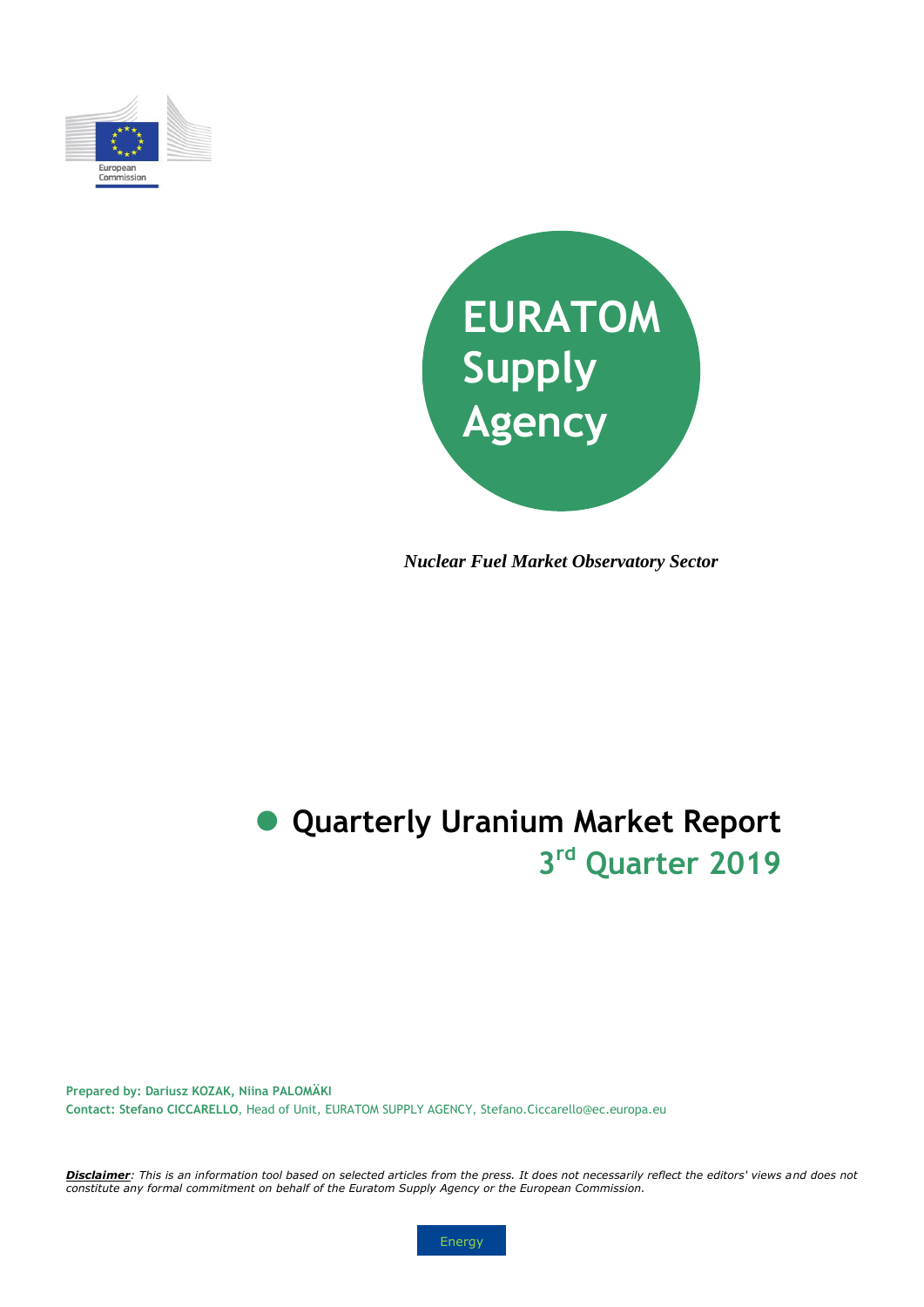### **International and EU developments**

On July 22, the Director General of the IAEA since 2009, Yukiya Amano, passed away at the age of 72. A memorial service was held at the IAEA headquarters in Vienna in August, where diplomats and colleagues paid their tributes. Cornel Feruta, a Romanian diplomat, was designated as acting Director General until the selection and appointment of Mr Amano's successor<sup>1</sup>.

World Nuclear Association (WNA) published the World Nuclear Performance Report for 2019 $^2$  at the end of August. According to the report, electricity generated by nuclear reached 2 563 TWh in 2018, which was the 6th consecutive year of growth. Nuclear represented 10% of electricity generation worldwide, seeing nine newly built reactors and seven permanent shut-downs – total capacities being 10.4GWe for new reactors and 5.4 GWe for the closed ones. The report stated also a growth in construction times, which was typically around eight and a half years in 2018, compared to five to six years earlier years. This is due primarily to new designs and therefore it is expected that the construction times will go down again in 2019. In the report's preface, WNA Director General Agneta Rising stated that "greater commitment from policymakers will be required" in order for the nuclear industry to reach the 25% share of world's electricity production by 2050.

Also IAEA presented in its annual report<sup>3</sup> the 10% share of nuclear of the total global electricity in 2018, with a one third of all low-carbon electricity. The report was released on 10 September, presenting different scenarios – low and high cases – to forecast nuclear power's share in the global electricity generation by 2050. According to the low case scenario, the nuclear power generation will grow from 2 563 TWh in 2018 to 2 990 TWh in 2050, but the share of nuclear in the overall electricity production will drop from 10.2% in 2018 to 6.1% in 2050. The high case scenario respectively predicts a growth to 5.761 TWh by 2050, the share of nuclear increasing to 11.7% of the overall global electricity production.

### **Developments in the Member States**

#### **BELGIUM:**

Belgian electricity grid operator Elia published a report "Adequacy and flexibility study for Belgium 2020-2030"<sup>4</sup> at the end of June 2019. According to the report, more capacity is needed in Belgium in order to cope with the planned phase out of nuclear reactors. One option to manage the issue is to close down reactors in a more gradual manner than by 2025 as foreseen. The Government was urged to ensure the sufficient resources to avoid a capacity crisis.

#### **BULGARIA:**

 $\overline{\phantom{a}}$ 

Bulgaria's energy minister Temenuzhka Petkova informed in a press conference in August that seven companies have expressed their interest to participate in the construction of the proposed Belene NPP, as a response to a tender that closed on 19 August. The seven companies in question are Korea Hydro & Nuclear Power, Rosatom, China National Nuclear Corp. and Becktron-Liaz, as well as Bulgarian NPP Belene, IPK and UP.

<sup>1</sup> *On 30 October, the IAEA's Board of Governors appointed Rafael Mariano Grossi as the new Director General, who will take office in the beginning of December 2019.*

<sup>&</sup>lt;sup>2</sup> <https://www.world-nuclear.org/our-association/publications/online-reports/world-nuclear-performance-report.aspx>

<sup>3</sup> <https://www.iaea.org/opic/annual-report-2018>

<sup>4</sup> [https://www.elia.be/en/news/press-releases/2019/06/20190628\\_press-release-adequacy-and-flexibility-study-for-belgium-2020-2030](https://www.elia.be/en/news/press-releases/2019/06/20190628_press-release-adequacy-and-flexibility-study-for-belgium-2020-2030)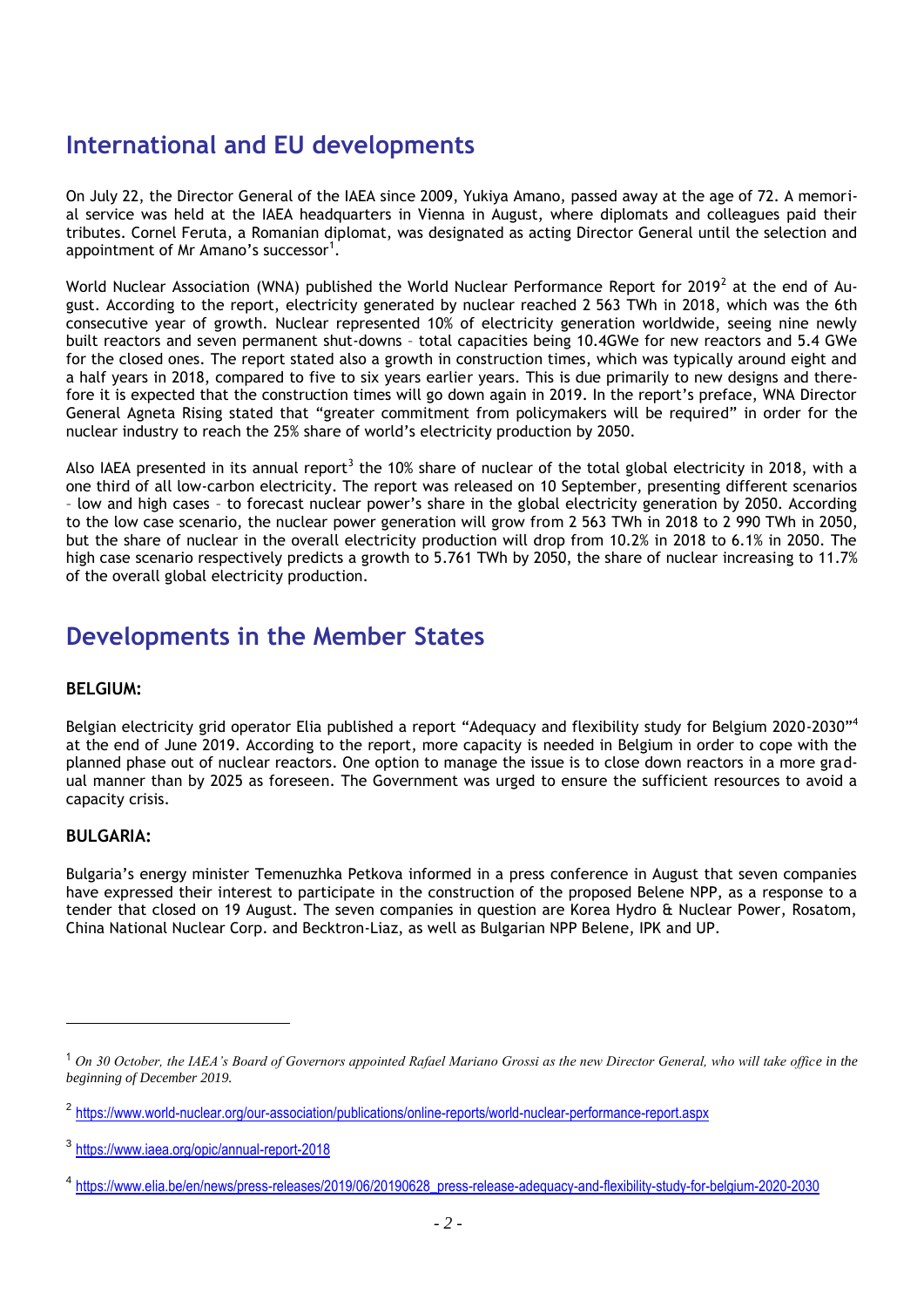### **CZECHIA:**

An agreement was signed in the beginning of July between the nuclear research centre Centrum výzkumu Řež (CVR) and Russian fuel company TVEL for CVR to carry out tests on specialised metals and alloys used in TVEL fuel assemblies. The focus of the tests will be on zirconium, chrome-nickel and steels alloys behaviour – among other materials – when radiated. These tests will facilitate TVEL to validate the operational characteristics of the fuel assemblies, as well as to establish their corrosion and fatigue characteristics and behaviour during dry storage and under critical conditions in water.

In September, the Czech power company ČEZ announced its intentions to focus on its domestic nuclear power and renewable generation and therefore selling its Distributie Energie Oltenia - regional electricity distribution business, a wind farm and 22MW hydro generation capacity.

#### **FINLAND:**

On 17 July, Teollisuuden Voima Oyj (TVO) informed about having received an updated schedule from AREVA-Siemens Consortium for completion of the Olkiluoto Unit 3 EPR. The updated plan schedules the start up for July 2020 – a delay of six months compared to the previous timetable, due to the modification works at the reactor.

A contract was awarded at the end of August to a construction company YIT by the Finnish nuclear waste management company Posiva for the second phase of excavation works for final disposal facility Onkalo in Olkiluoto. The value of the contract is about EUR17 million and covers two central and five deposition tunnels. The work will start at the end of 2019 and will last for around two and a half years.

In September, Posiva laid the foundation stone in a celebratory ceremony for the spent fuel encapsulation plant to be built in connection to the final disposal facility in Olkiluoto. The cost estimate for both the repository and the encapsulation plant is about EUR500 million and has around 2500 person years employment impact.

#### **FRANCE:**

In the beginning of July the French Government requested an independent audit concerning the Flamanville 3 EPR construction project, due to cost and schedule problems. Bruno Le Marie, minister of Economy, has asked Jean-Martin Folz – a former executive of car maker PSA - to take this task, nevertheless no specific timeframe was communicated.

France's EDF signed a Memorandum of Understanding, on cooperation in the fields of nuclear safety and additive manufacturing, with Chine National Nuclear Corp. (CNNC) during the third Sino-French Seminar on Nuclear Technology Innovation on 24-25 June at the Fuqing NPP in China. A joint committee is to be established and chaired by CNNC and EDF in a rotating manner. EDF also signed a cooperation agreement with the Nuclear Power Institute of China on analog computation of the glow-induced vibration in steam generator tubes.

In August, France's Atomic Energy Commission (CEA) decided to discontinue the development of the Advanced Sodium Technological Reactor for Industrial Demonstration (ASTRID). According to CEA, due to the current energy market situation the development of generation IV reactors is not planned at the first half of the century.

As a consequence to the decision to halt the ASTRID project, France will now use its plutonium stocks in MOX fuel to be used in their 1,300 MW light-water reactors and reprocess spent MOX fuel, according to Valeria Faudon, delegate-general of the French Nuclear Society (SFEN).

In September CEA, EDF, Naval Group and TechnicAtome jointly unveiled a new small modular reactor design NUWAR with a 300-400 MWe capacity. The partners are open to international cooperation and have already having discussions with Westinghouse on potential cooperation.

#### **ROMANIA:**

Romanian Prime Minister Viorica Dăncilă and US Secretary of Energy Rick Perry signed a Memorandum of Understanding on cooperation on civil nuclear energy on 24 September, during the UN Climate Action Summit, held in New York. According to the US State Department, the Memorandum strengthens the ties between Romania and the US in the area of cooperation and supports their respective energy security goals, as well as signals the longterm commitment to develop Romania's civil nuclear programme and pursue the peaceful uses of nuclear energy.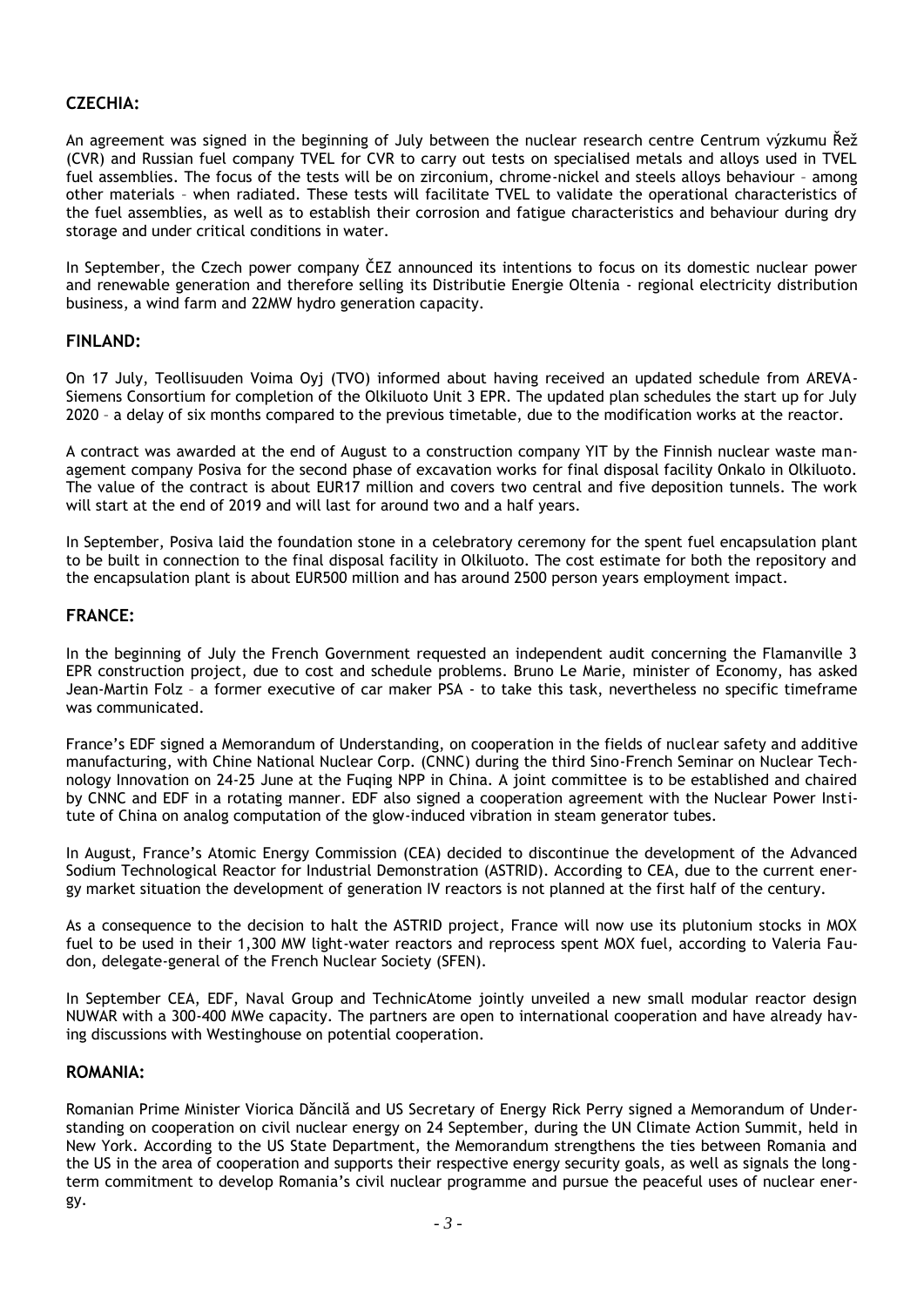#### **SLOVAKIA:**

On 19 July Slovakian President Zuzana Caputkova vetoed the proposed changes to Slovakia's nuclear energy law, after it had been approved by the Parliament on 27 June. The law would have simplified the functioning of the national Nuclear Supervisory Authority by removing some duplication of procedures, but in the President's opinion there were too many simplifications which conflicted Slovakia's international commitments under the Aarhus Convention from 1998. The President said she would sign the law in case the proposal was modified in this respect.

Nevertheless, as a reaction to this, the Slovak Parliament overturned the President Caputkova's veto on 10 September, a two thirds majority that was required for this result was reached with votes 81 to 16 and 49 abstentions.

#### **SLOVENIA:**

On June 22 Prime Minister Marjan Sarec informed, during a visit to Krško NPP, that he is supporting the plans to build a new nuclear reactor in Slovenia. The current reactor is a 969 MWe PWR is jointly owned with Croatia with an operating license until 2043. The second unit would satisfy the increasing electricity demand.

#### **UNITED KINGDOM:**

As a response to the 2014 White Paper on implementing geological disposal setting actions - to develop land-use planning processes, to prepare working with communities and to carry out national geological screening - the UK Department for Business, Energy & Industrial Strategy (BEIS) announced in July that the revised UK's draft National Policy Statement (NPS) for geological disposal infrastructure will be set down in Parliament soon. The draft NPS completed the initial action on national land-use planning. The siting process, which started in England in December 2018 and in Wales in January 2019, may last up to 20 years and during that time a detailed technical work can take place to assess the suitability of the sites for radioactive waste management and geological disposal facility.

After announcing the completion of pouring of concrete to form the base of the first reactor at Unit 1 of the Hinkley Point C at the end of June, EDF informed in September about the updated estimates of the project cost. Since the previous estimate, which was GBP19.6 billion, the cost is now estimated to be between GBP21.5 billion and GBP22.5 billion. Nevertheless, according to the term of the contract-for-difference, it will not impact UK consumers or taxpayers.

On June 27, the UK BEIS and Member of Parliament, Chris Skidmore signed legislation putting the UK as the world's first major economy having laws preventing contributions to global warming by 2050. According to the new legislation, the country should stop all the greenhouse gas emissions by 2050, compared to the previous legislation which required only minimum 80% reductions from the 1990 levels. According to BEIS, UK has already reduced its carbon emissions by 42% - with a simultaneous growth of economy by 72% - under the "Industrial Strategy".

The UK's Nuclear Decommissioning Authority announced in September the final shipment of the used nuclear fuel from the Wylfa site in Wales having taken place. This was the last step of defueling all the UK Magnox sites, which consisted of 26 reactors, Wylfa being the biggest. The two reactors of the Wylfa site had been in operation from 1971 to 2015 (Reactor 1) and from 1972 to 2012 (Reactor 2). The removed used fuel after the end of operation has been shipped to Sellafield for reprocessing – a total of 87 890 fuel elements.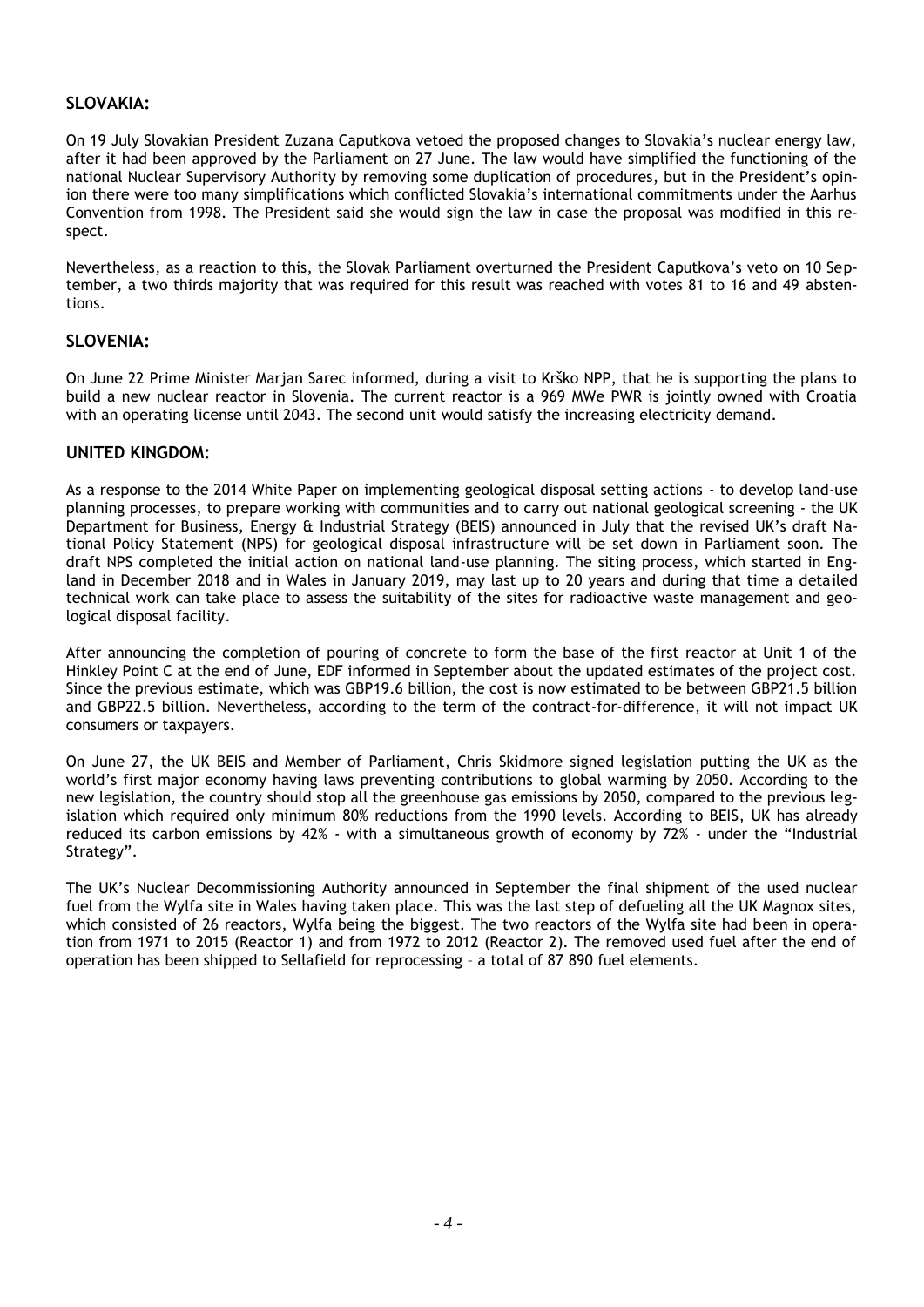### **… and worldwide**

### **AUSTRALIA:**

Australia's Energy Minister Angus Taylor made a formal request in August to the national Parliament's Environment and Energy Committee to carry out a survey on the potential use of nuclear energy in Australia, in order to address the opportunities and challenges of developing a nuclear power programme. The last time a similar study was made was more than ten years ago. The new study would take into account the economic, environmental and safety aspects of use of nuclear power.

#### **BELARUS:**

On 3 September the engineering division of Rosatom – ASE – informed about the completion of hydraulic tests of primary circuit at Ostrovets NPP Unit 1, which is a VVER-1200 reactor under construction. After the completion of these hydraulic tests, primary circuit's safety systems are being tested. The operation of the Unit 1 is scheduled to start by the end of 2019, followed by the start of commissioning of the second reactor – similarly a VVER-1200 reactor – in 2020.

#### **CANADA:**

The Canadian federal government began the environmental assessment of the proposed 5MW micro reactor in July. The Micro Modular Reactor project is the first of its kind in the country and is a joint effort of Ultra Safe Nuclear Corporation, Global First Power and Ontario Power Generation (OPG). According to the proposal, the reactor is designed by Ultra Safe Nuclear Corporation and would be operated by OPG. The environmental assessment is required to enable the Canadian Nuclear Safety Commission to make a licensing decision. The proposal which is under assessment consists of a high-temperature gas-cooled reactor with 5 MW electric or 15 MW thermal power - or combination of the two – to be built at Atomic Energy of Canada owned Chalk River Laboratories in Ontario. The environmental assessment is likely to take about two years to complete, and the reactor operation is planned to start in 2026.

#### **CHINA:**

China National Nuclear Corp. (CNNC) confirmed in July the pouring of the first concrete in December for the Linglong One (ACP100) small modular reactor at the Changjiang NPP site. The Linglong One is the first SMR to have passed the IAEA's safety review in 2016 and got the approval from China's National Development and Reform Commission in 2017. The reactor will be installed underground with a planned start of operations in May 2025.

China's National Energy Administration announced in July the first approvals by the Chinese regulators for new reactors since 2015. Three sites received approvals for two reactors each, namely Taipingling (also known as Huizhou), Rongcheng and Zhangzhou.

On 7 August France's Framatome announced that Unit 2 of the Taishan NPP in China had reached 100% nominal power. Guangdong Taishan Nuclear Power Joint Venture Co. Ltd. – China General Nuclear with 70% share and 30% share of EDF – is the constructor and owner of the reactor. Construction of this 1,700 MWe EPR started in 2010, one year after the start of construction of Taishan 1 which entered into commercial operation in December 2018. Taishan 2 is expected to start commercial operation by the end of 2019.

#### **JAPAN:**

It was ruled by the Tokyo District Court in September that the three former executives of Tokyo Electric Power Co are not guilty of professional negligence during the 2011 accident at Fukushima I NPP caused by earthquaketriggered tsunami. Tsunehisa Katsumata, Tepco's former chairman and two former vice presidents Ichiro Takekuro and Sakae Muto, who were facing charges on failing to prevent the accident, were acquitted by the court. In its statement, Tepco apologized those affected by the accident, stating the company's determination to continue the efforts related to compensation, decommissioning and decontamination.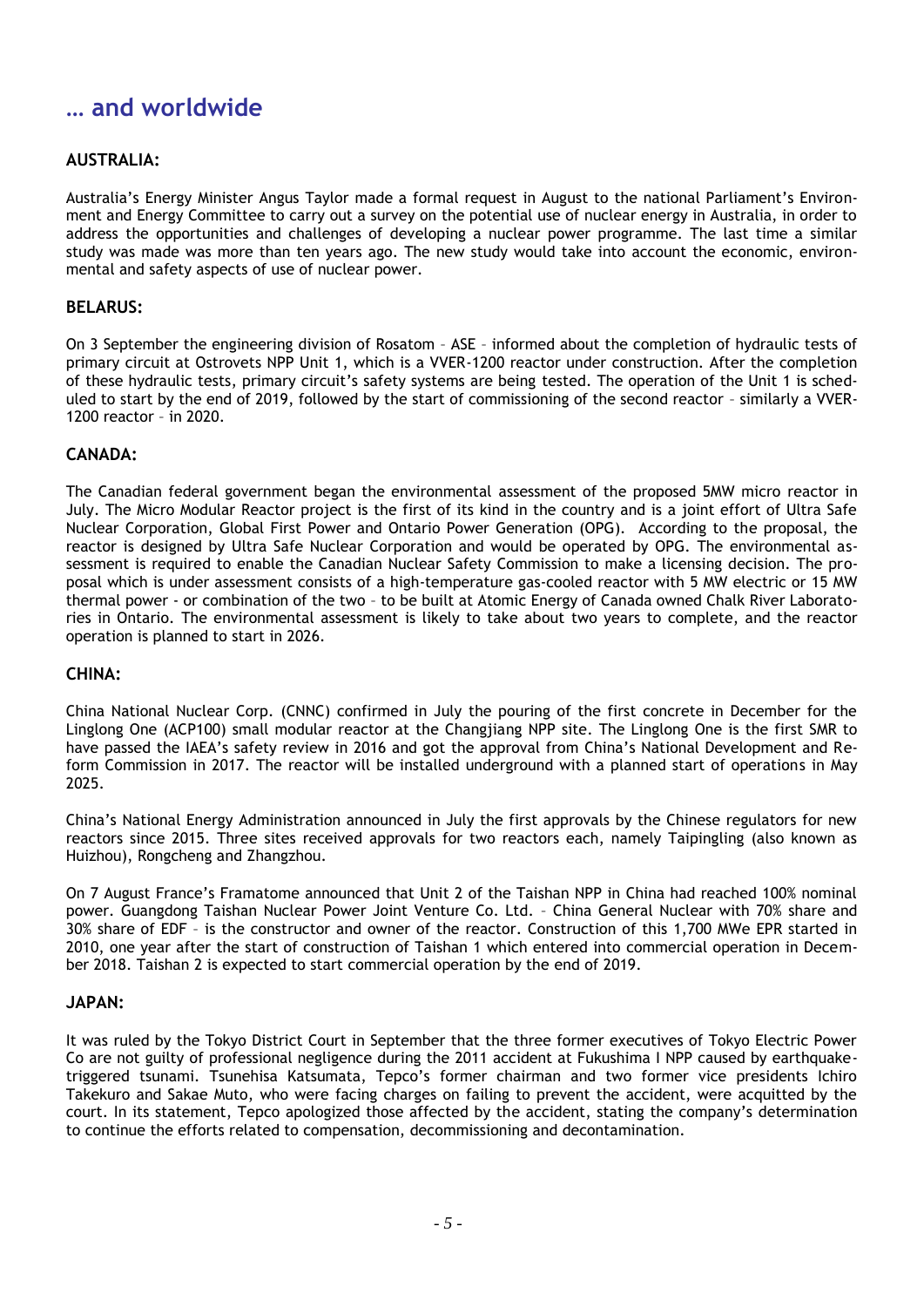#### **RUSSIA:**

The conclusion made by the scientific journal Proceedings of the National Academy of Sciences of the United States of America, stating the release of the isotope ruthenium-106 detected across Europe at the end of 2017 originated from the reprocessing plant situated in the Russian southern Urals region, was contested by the Russian state nuclear corporation, Rosatom, in July. According to Rosatom the activities at the Mayak facility at the time of the incident were such that they would contain only barely detectable traces of ruthenium-106.

Rosatom started towing the floating NPP Akademik Lomonosov from Murmansk to its permanent base in Pevek, Chukotka on 23 August. After 4 700 kilometers it reached Pevek on 14 September, where it will be supplying electricity to the city of Pevek and the Chukjotka Autonomous Region, replacing the Bilibino NPP which is to be decommissioned.

At the end of August the Government of Yakutia Republic in the north-east of Russia announced the plans to build several small modular reactors. An agreement to develop a financial model for the project as well as site selection was signed by the Governor of Yakutia Aisen Nikolaev and general director of Rosatom Alexey Lihachev.

#### **UKRAINE:**

A contract was signed on 29 July between SSE Chernobyl NPP and construction company Ukrbudmontazh to create an infrastructure for early dismantling of Shelter Object, also known as "sarcophagus". The value of the contract is over UAH2 billion (EUR 74.6 million).

#### **USA:**

President Trump decided on 12 July not to oblige US utilities to have a domestic uranium quota in their acquisitions. According to President Trump, the challenges the domestic uranium producers face are not of national security importance, but a broader analysis of national security considerations for the entire nuclear supply chain is to be carried out. A Nuclear Fuel Working Group was established, with a task to develop recommendations for the White House to revive and expand domestic nuclear fuel production. The timeline given for this task was 90 days.

In August the US added China General Nuclear (CGN) to the list of companies the US Government considers as a national security threat. This establishes additional limitations for the US companies to their business relations with CGN as well some of its subsidiaries. On 14 August the US Department of Commerce added four Chinese companies to the list of entities determined by the US Government to be acting contrary to the national security of foreign powers interest of the US. These three companies, in addition to their parent company CGN, are China General Nuclear Power Corp., China Nuclear Power Technology Research Institute Co. and Suzhou Nuclear Power Research Institute Co.

On 9 September the US House of Representatives passed a legislation directing the Office of Nuclear Energy to develop and deploy high-assay low enriched uranium (HALEU) for commercial use in the US. This would allow the Secretary of Energy to assist financially commercial entities to design HALEU transportation packages, to be certified by NRC by January 2024. Uranium quantities available at the Department of Energy for processing to HALEU are to be reported to Congress by 1 January 2021. Concerning the costs, Secretary will develop a schedule for cost recovery of HALEU, and at least 20% of the costs related to design and license activities are to be covered by a non-federal entity, under the Advanced Nuclear Fuel Availability Act. For the HALEU to be commercially available, NRC will identify the needs to update its regulations, certifications and other regulatory policies.

At midday on 20 September and after 45 years of operation the Three Mile Island NPP Unit 1 retired for economic reasons. Simultaneously hundreds of people demonstrated demanding the state to prevent the planned shutdown of the Beaver Valley NPP in 2021.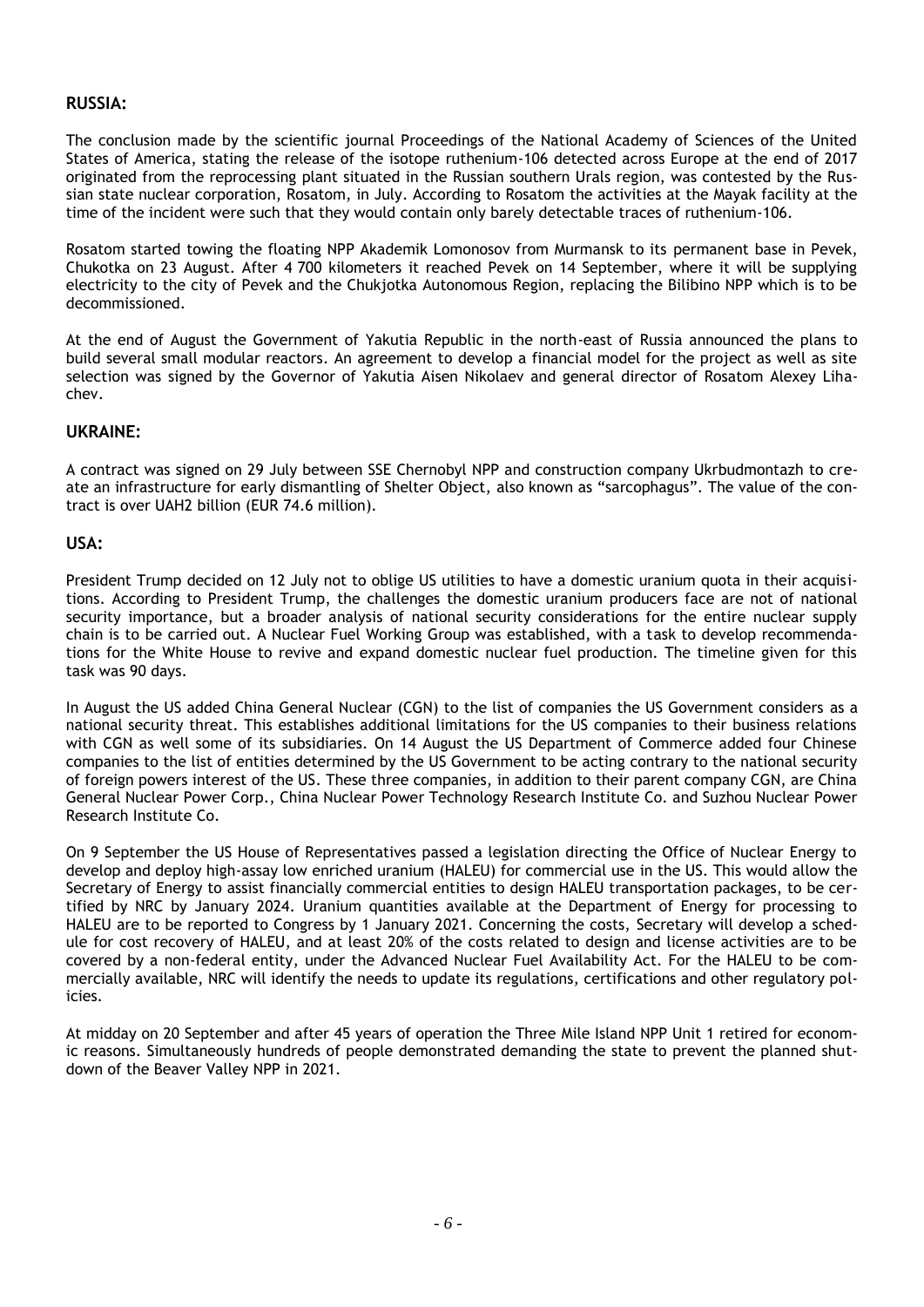### **Uranium production**

The US Energy Information Administration released its second quarter report<sup>5</sup> on 1 August. According to the report, the US uranium production continued to drop, totalling 44 569 lb  $U_3O_8$  in the second quarter, compared to 58 481 lb in the first quarter and 365 421 lb during the second quarter in 2018 - declines of 24% and 88% respectively, a result of low uranium prices. When comparing the production during the first half of the year, the drop was 83% from 592 201 lb in 2018 to 103 050 lb in 2019, which was the lowest production year since at least 1995. The uranium produced came from four sites: Lost Creek, Nichols Ranch, Ross and Smith Ranch-Highland.

On 6 August, Ur-Energy announced cutting its uranium production for the rest of the year, in order to cut costs after President Trump rejected the domestic uranium quota. At its Lost Creek facility the yearly production guidance was dropped to 50 000-75 000 lb  $U_3O_8$  from the previous guidance from April which was 75 000-100 000 lb.

Peninsula CEO Wayne Heili informed on 7 August that the company has received on 31 July a final regulatory approval to deploy sulphuric acid at its Lance project in Wyoming and begin commercial low pH uranium recovery, starting in September. Since 2015 the company has been using an alkaline lixiviant in its  $U_3O_8$  mining.

On 20 August, the Kazakh national uranium company Kazatomprom gave a statement on its production plans. According to the statement, the production will remain below 23 000 mtU, which is 20% under the permitted amounts in 2021, as a result from the low uranium prices. It will be the fourth consecutive year with production limited to that level.

In the beginning of September, the French company Orano Group and Uzbekistan's State committee for Geology and Mineral Resources, GoscomGeology, signed a partnership agreement to develop mining exploration and operations in Uzbekistan. A joint venture will be created with a 51% share held by Orano and 49% by GoscomGeology to develop mining projects in Navoiy region of Kyzylkum province, in the first half of 2020.

l

<sup>5</sup> <https://www.eia.gov/uranium/production/quarterly>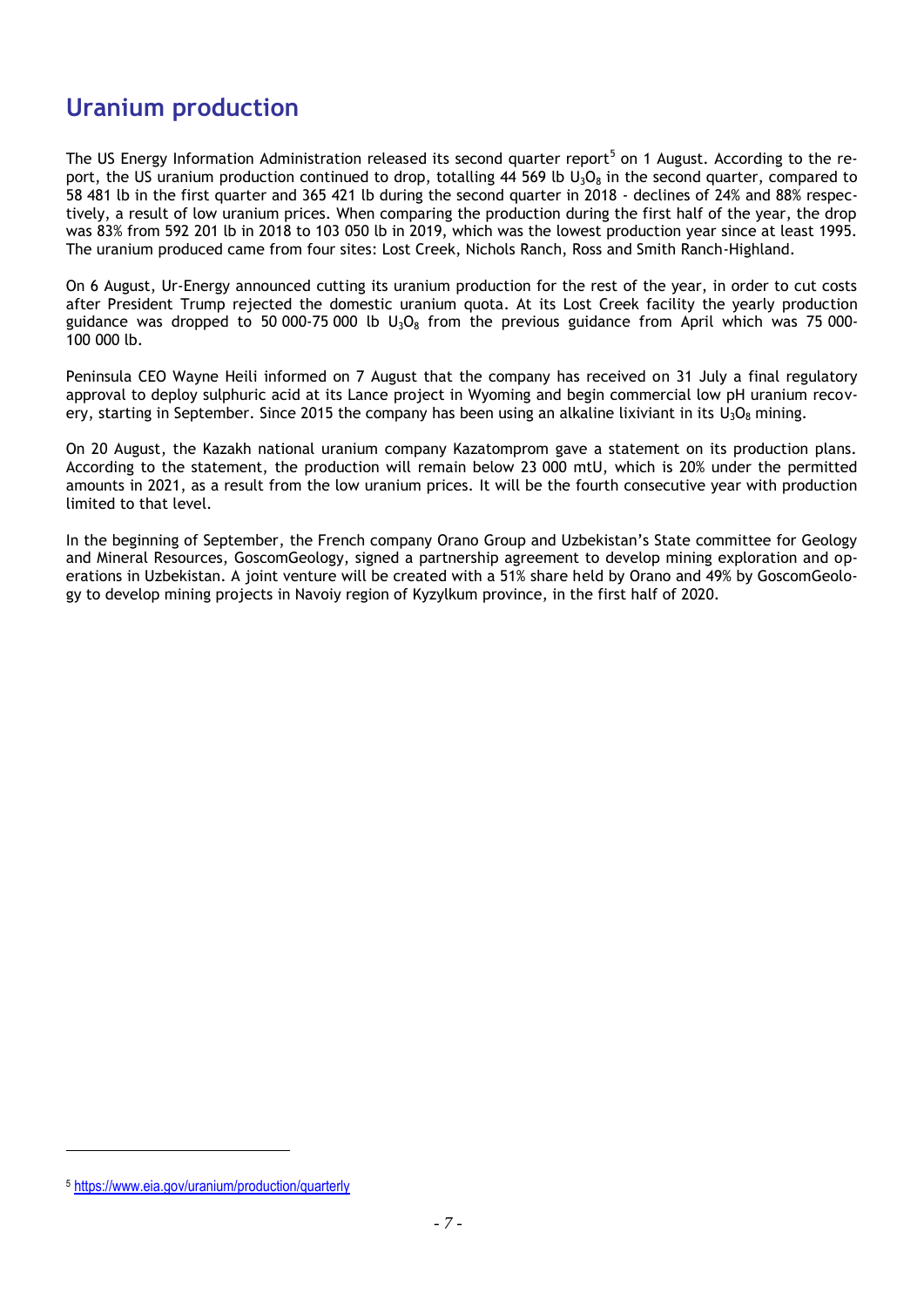### **Uranium prices**<sup>6</sup>

 $\overline{\phantom{a}}$ 

In the third quarter of 2019, the UX monthly spot uranium price decreased by almost 4% comparing quarter to quarter and, at the end of September, it accounted for USD 25.65/lb  $U_3O_8$ . It was down by more than 6% compared to the third quarter of 2018.

The UX long term uranium price for the third quarter of 2019 accounted for USD 32.00/lb  $U_3O_8$  at the end of September which means no change when compared quarter to quarter and more than 1% up compared to third quarter of 2018.



 $^6$  The market price information in the following chapters: Uranium prices, Conversion and Enrichment is provided with per*mission of the Ux Consulting Company, LLC (UxC) [www.uxc.com.](http://www.uxc.com/)UxC does not bear any legal liability for the use of these data*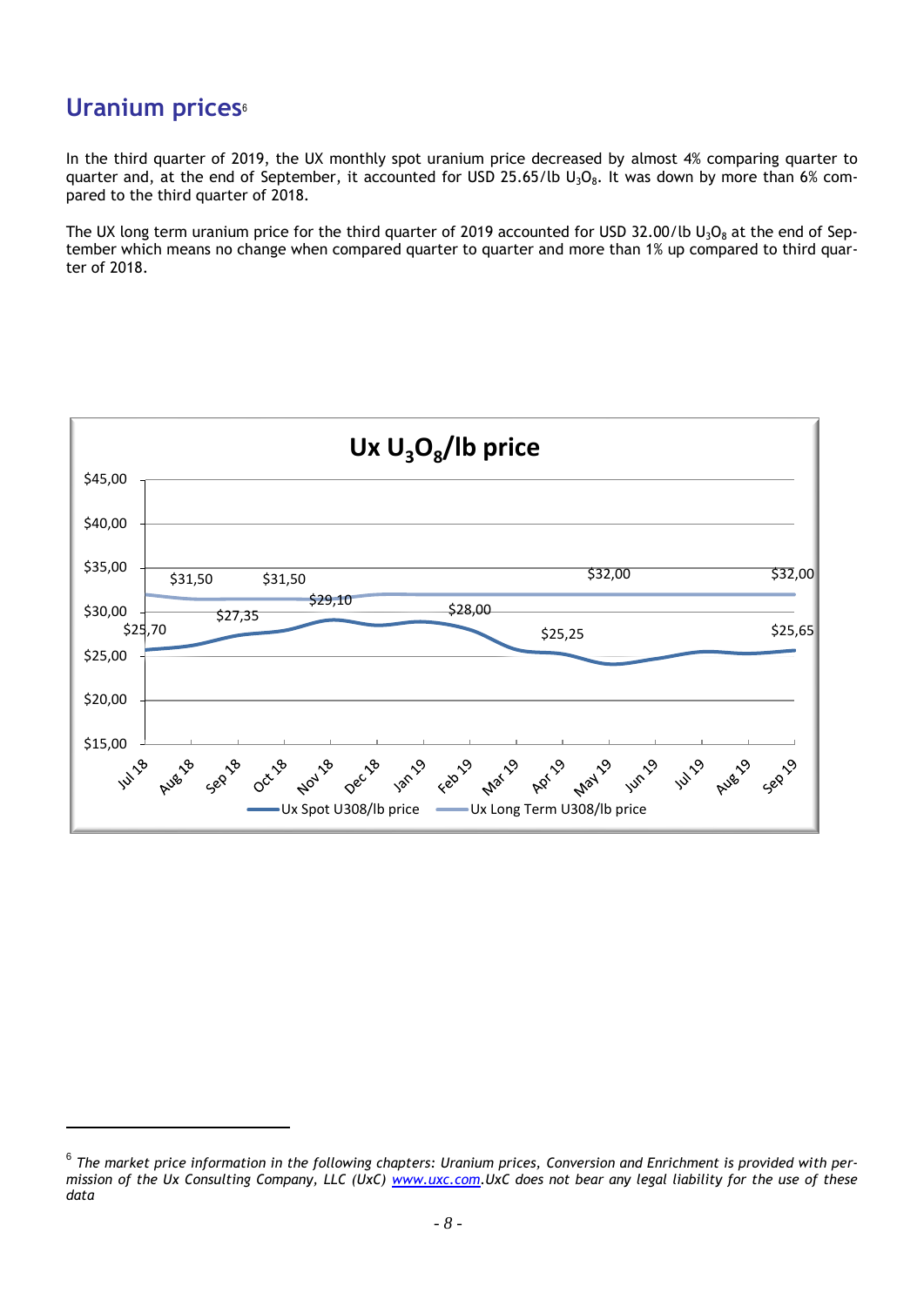### **Conversion**

In the third quarter of 2019, UX spot conversion prices in the European Union and in North America increased by 11% and 9%, respectively, compared to the previous quarter and amounted to USD 20.00/kg in the EU and USD 20.25/kg in North America at the end of September. They were reported higher than UX long term conversion prices. In an annual comparison, they increased by 17% and 54%, respectively.

UX long term conversion prices amounted to USD 17.50/kg in the EU and USD 17.75/kg in North America, which was 8% and 9% up respectively, when compared to the previous quarter. They increased by 17% and 18% respectively in an annual comparison.

| <b>Ux Conversion prices</b> |                                                                                             |  |  |  |  |  |
|-----------------------------|---------------------------------------------------------------------------------------------|--|--|--|--|--|
| \$22,00                     | \$20,00                                                                                     |  |  |  |  |  |
| \$20,00                     | \$17,50                                                                                     |  |  |  |  |  |
| \$18,00                     | \$17.00<br>\$16,25<br>$$16,00$ $$17,50$<br>\$15,50<br>\$15,50                               |  |  |  |  |  |
| \$16,00\$14,50              | \$15,50<br>\$14.75<br>\$15,00                                                               |  |  |  |  |  |
| \$14,00                     | \$13,50<br>\$13,00<br>\$14,75                                                               |  |  |  |  |  |
| \$12,00                     | \$13,25<br>\$12,65<br>\$9]75                                                                |  |  |  |  |  |
| \$10,00                     |                                                                                             |  |  |  |  |  |
| \$8,00                      | \$9,50                                                                                      |  |  |  |  |  |
| \$6,00                      |                                                                                             |  |  |  |  |  |
| \$4,00                      |                                                                                             |  |  |  |  |  |
| \$2,00                      |                                                                                             |  |  |  |  |  |
|                             | 1414 Ave Geb Oct April Dec 18 18 April 2019 April 1419 Ave Geb                              |  |  |  |  |  |
|                             | –Ux Spot NA \$/kgU  ——UX Long Term NA \$/kgU  ——Ux Spot EU \$/kgU  ——Ux Long Term EU \$/kgU |  |  |  |  |  |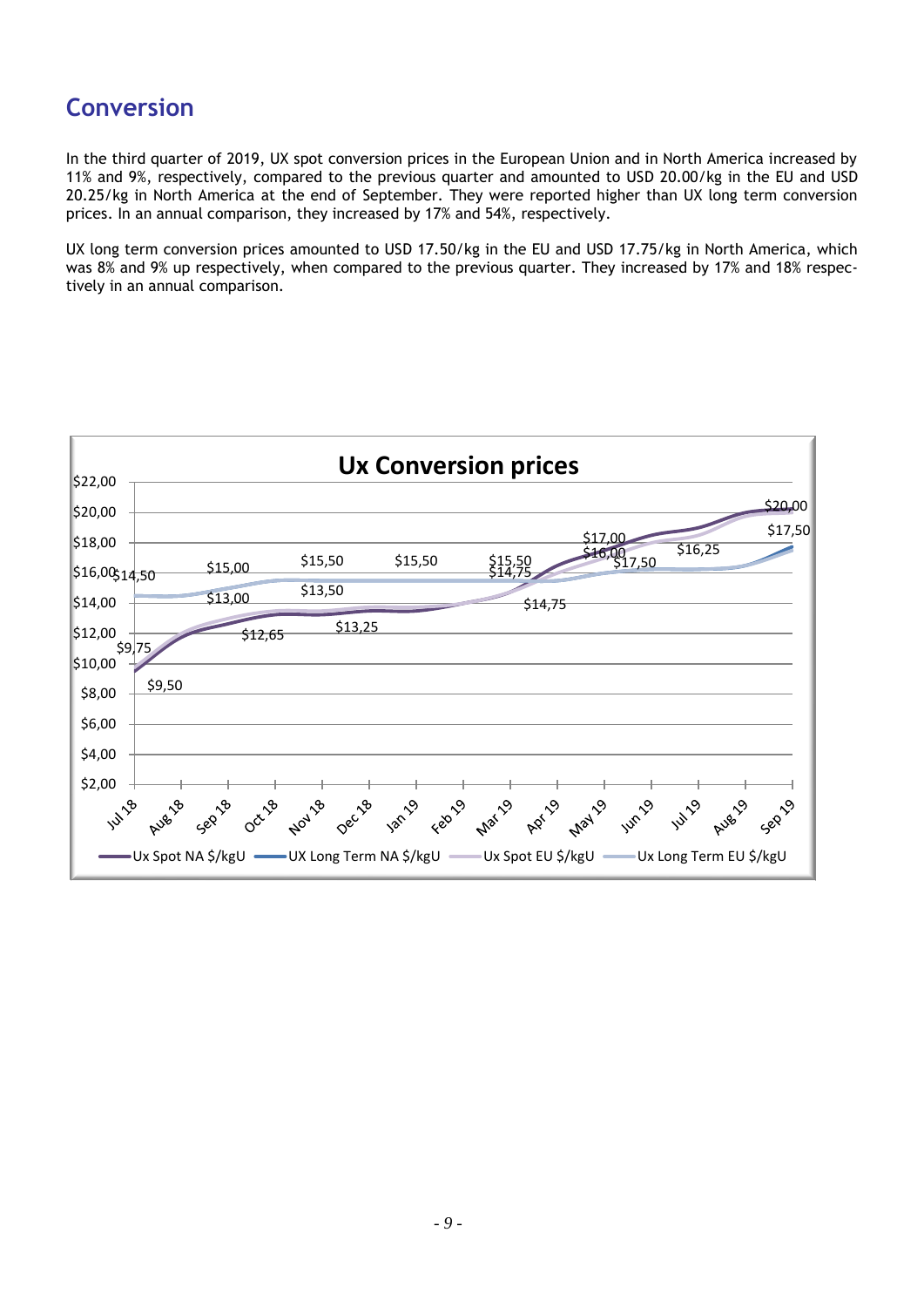## **Enrichment**

At the end of September 2019, the UX spot SWU price amounted to USD 46.00 per SWU and it increased by more than 4% compared to the previous quarter. It was up 31% in an annual comparison.

The UX long term SWU price amounted to USD 48.00 and it was up by more than 4% compared to the previous quarter and increased by 20% compared to the third quarter of 2018.



On 9 September the new energy minister of Saudi Arabia, Prince Abdulaziz Bin Salman Al Saud, who was appointed on 8 September, informed of the possibility of the country to use its uranium sources as a basis to build independency as regards to nuclear fuel, including enrichment, to supply more nuclear fuel than needed for the country's two planned power reactors.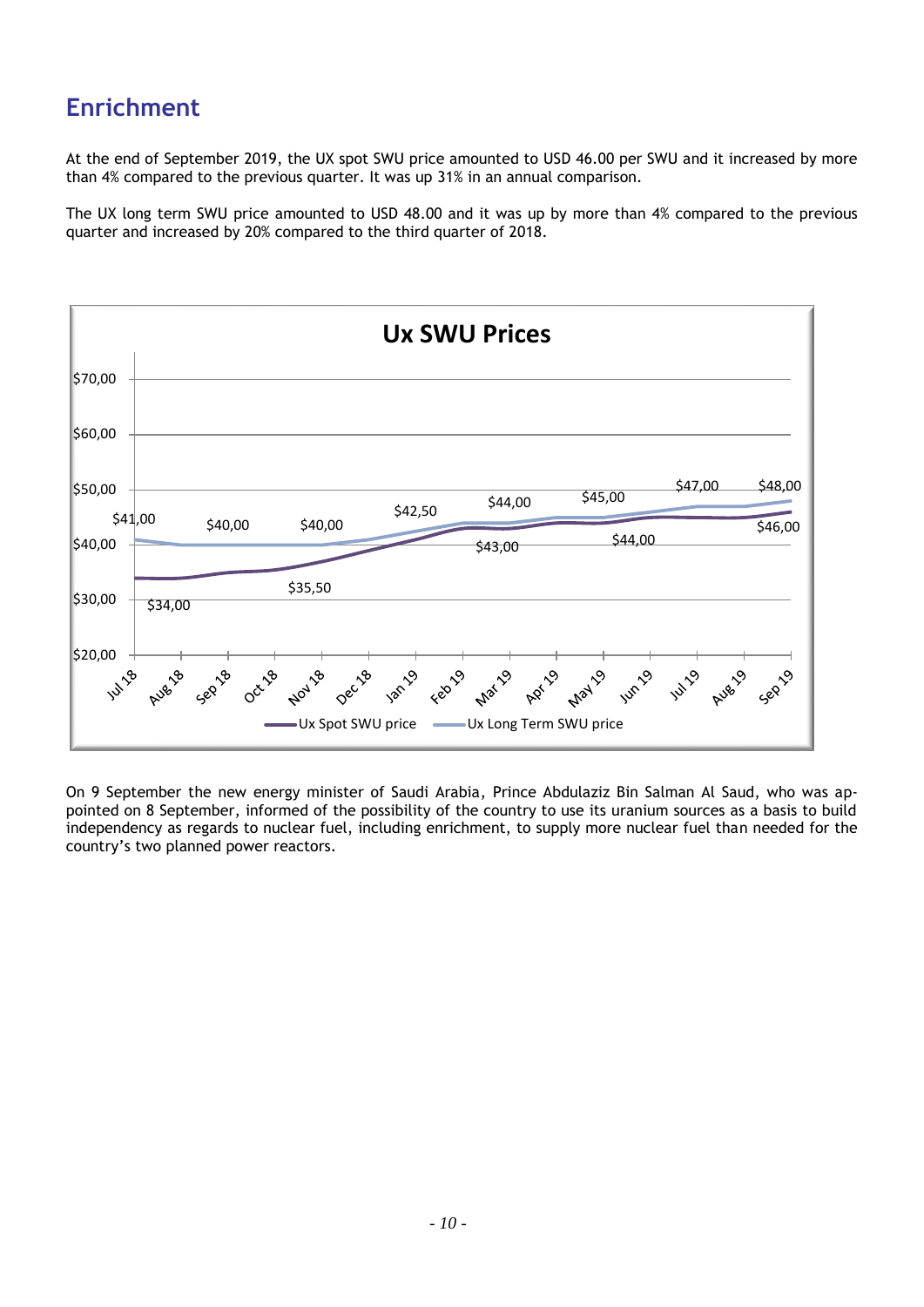### **Fuel fabrication**

Russian nuclear fuel company TVEL gave a statement in the beginning of July, according to which TVEL has supplied a fuel batch for the Chinese 20MW experimental fast reactor (CEFR). The fuel assemblies shipped to the CEFR were manufactured at the Machine-Building Plant in Elektrostal in Russia and were supplied under a broader supply contract between TVEL, China Nuclear Energy Industry Corp. and the China Institute of Atomic Energy in Beijing. The volume or the value of the shipment was not communicated.

On 29 July TVEL JSC informed on having signed a contract with the Czech national power company ČEZ, under which TVEL JSC is to supply new fuel design RK 3+ to the Czech Dukovany NPP. The new fuel design, which increases fuel efficiency by having a longer fuel rod pitch to streamline the water to uranium ration in the reactor core, is to be tested and licensed by the Czech State Office for Nuclear Safety.

According to the statement of Ukraine's nuclear power generator Energoatom and Westinghouse on 4 September, the two companies have signed a preliminary agreement for Westinghouse to produce fuel for Ukraine's VVER-440 reactors, operated by Energoatom. The agreement enables Ukraine to reduce its dependence on Russian fuel supplier TVEL and to work together with Westinghouse to develop and implement advanced VVER fuel technologies. A feasibility study will be completed by the end of 2019 to allow the design and fabrication of VVER-440 fuel assemblies. Both the technology and the costs will be shared by the two companies.

China National Nuclear Corporation (CNNC) announced in its press release on 3 September, that its subsidiary Nuclear North Nuclear Fuel has delivered the first batch of China-fabricated fuel assemblies to the world's first AP1000 reactor Sanmen 1. CNNC informed also its intentions to fabricate fuel assemblies for CAP-1400 reactors.

Westinghouse's Encore accident tolerant fuel (ATF) was for the first time loaded into a reactor core on 5 September. Two test ATF assemblies were placed into Exelon's Byron NPP Unit 2.

### **Nuclear medicine**

Three US companies – Niowave Inc., NorthStar Medical Radioisotopes LLC and Shine Medical Technologies - have been awarded agreements in July for the production of molybdenum-99 (Mo-99) without the use of highly enriched uranium (HEU), by the US Department of Energy's National Nuclear Security Administration NNSA.

Also in July, NorthStar Medical Radioisotopes completed the construction of company's non-uranium based Mo-99 processing facility in Beloit, Wisconsin which uses the NorthStar's RadioGenix System to separate technetium-99m from Mo-99.

Consecutively in August, a cooperative agreement was awarded by NNSA to Northwest Medical Isotopes for the production of Mo-99 without the use of HEU, being the last such award during the NNSA fiscal year 2019.

On 6 September, a fault was detected in a valve at the ANSTO's Mo-99 processing facility. The production is limited for the time being, satisfying only the domestic needs in Australia, supplies to abroad are expected to restart only after fulfilling additional regulatory requirements.